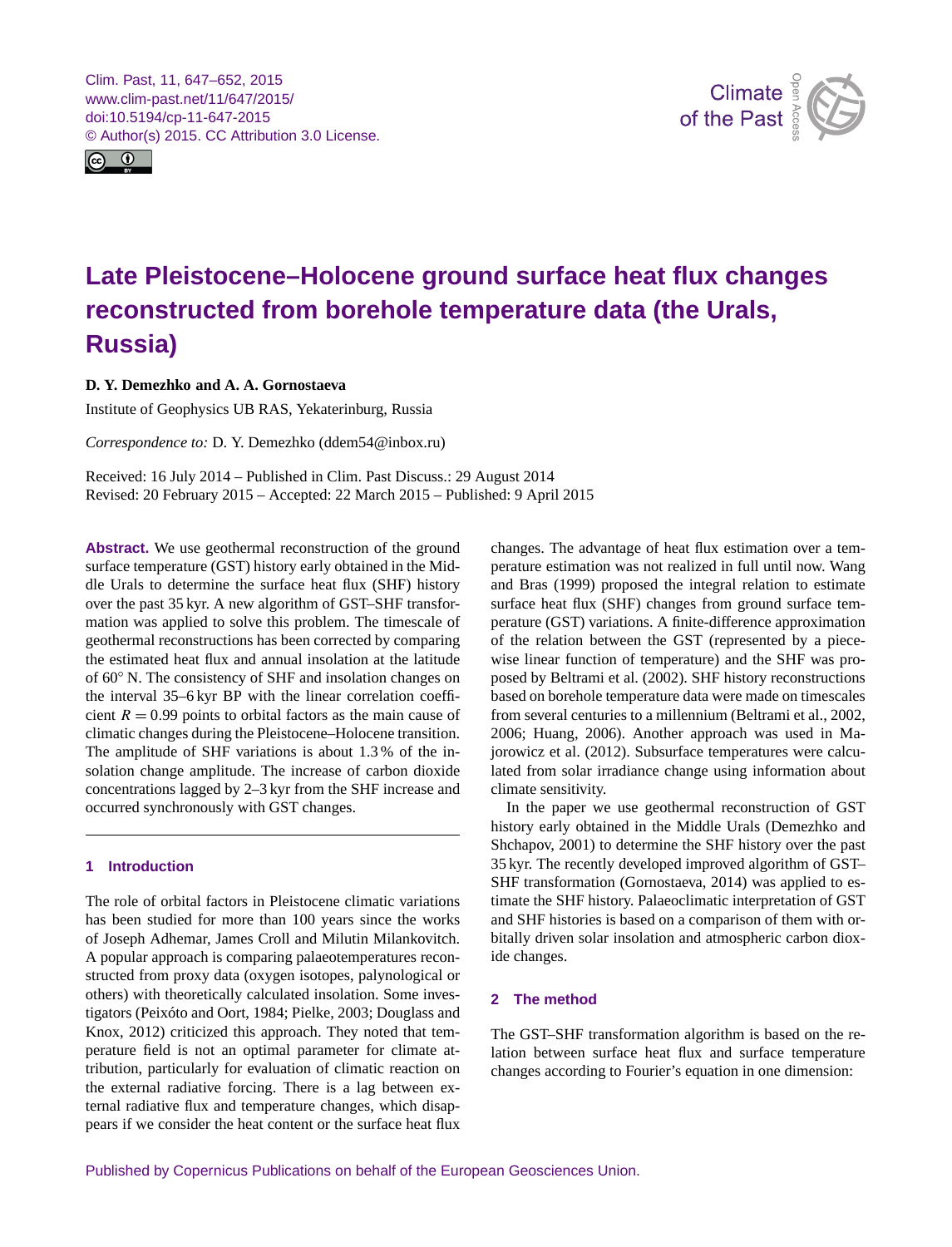$$
q(0,t) = -\lambda \left. \frac{\partial T(z,t)}{\partial z} \right|_{z=0} \tag{1}
$$

where q is SHF ( $W \times m^{-2}$ ), t is time,  $\lambda$  is thermal conductivity (W m<sup>-1</sup> K<sup>-1</sup>), and  $T(z, t)$  is temperature anomaly (°C) at a depth z.

If GST is represented by the expression (Carslaw and Jaeger, 1959; Lachenbruch et al., 1982)

$$
T(0,t) = D(t)^{\frac{n}{2}},
$$
 (2)

where  $D$  is a constant, n is positive integer (or 0) determining the shape of temperature changes, the transient temperature anomaly at any depth is

$$
T(z,t) = 2n \Gamma\left(\frac{1}{2}n+1\right) in \operatorname{erfc} \frac{z}{\sqrt{4at}} T(0,t),
$$
 (3)

where  $a = \frac{\lambda}{\rho C}$  is thermal diffusivity (m<sup>2</sup> s<sup>-1</sup>),  $\rho$  is density (kg m<sup>-3</sup>), C is specific heat capacity (J kg<sup>-1</sup> °C<sup>-1</sup>), i<sup>n</sup> erfc( $\alpha$ ) is the *n*th repeated integral of the error function of  $\alpha$ , and  $\Gamma(\beta)$  is gamma function of argument  $\beta$ . Differentiation of Eq. (3) yields SHF

$$
q(0,t) = \frac{\Gamma\left(\frac{1}{2}n+1\right)}{\Gamma\left(\frac{1}{2}n+\frac{1}{2}\right)} \times \frac{\lambda}{\sqrt{at}} \times T(0,t). \tag{4}
$$

Note that the ratio  $E = \lambda/(a)^{-1/2}$  represents the rock's thermal effusivity  $(J m^{-2} K^{-1} s^{-1/2})$ , or thermal inertia, characterizing the rate of heat exchange at the surface.

We approximate GST history by a sum of temperature changes corresponding to Eq. (2):

$$
T_i = T_0 + \sum_{j=1}^{i} D_j (i - j + 1)^{\frac{n}{2}},
$$
\n(5)

where  $i$  and  $j$  are positive integers related to real time by  $t = i \times \Delta t$ ,  $t = j \times \Delta t$ , for a constant time interval  $\Delta t$ . For each addend of this sum,

$$
T_i = D_i i^{n/2}, q_i = k_n \frac{E}{\sqrt{\Delta t}} D_i i^{\frac{n-1}{2}}, k_n = \frac{\Gamma\left(\frac{1}{2}n + 1\right)}{\Gamma\left(\frac{1}{2}n + \frac{1}{2}\right)}.
$$
 (6)

Using a recurrence relation

$$
D_1 = T_1 - T_0
$$
  
\n
$$
D_i = (T_i - T_0) - \sum_{j=1}^{i-1} D_j (i - j + 1)^{\frac{n}{2}}, i > 1,
$$
\n(7)

the  $D_i$  can be estimated for each interval of the temperature curve. The corresponding instantaneous heat flux values can then be calculated as

$$
q_i = k_n \frac{E}{\sqrt{\Delta t}} \sum_{j=1}^{i} D_j (i - j + 1)^{\frac{n-1}{2}}.
$$
 (8)

The so obtained SHF history reconstruction will be more accurate if we calculate the average value of heat flux on the interval and refer it to the midpoint of the interval  $(i - 0.5)$ 

$$
\overline{q_{i-0.5}} = q_{i-1} + \frac{2}{n+1} (q_i - q_{i-1}).
$$
\n(9)

The GST–SHF transformation algorithm was tested by applying it to a harmonic function of surface temperature change with amplitude A, frequency  $\omega$ , and initial phase  $\phi$ :

$$
T(0, t) = A \sin(\omega t + \phi). \tag{10}
$$

The propagation of temperature waves in a homogeneous half-space with thermal diffusivity  $a$  is described by the expression

$$
T(z,t) = Ae^{-kz} \sin(\omega t - kz + \phi), \ k = \sqrt{\omega/2a}.
$$
 (11)

Differentiating Eq.  $(11)$  with respect to z, we find the ground surface heat flux change  $q(0,t)$ :

$$
q(0, t) = -\lambda \frac{\partial}{\partial z} T(z, t) \Big|_{z=0} = AE \sqrt{\omega} \sin \left( \omega t + \phi + \frac{\pi}{4} \right)
$$

$$
= E \sqrt{\omega} T \left( 0, t + \frac{\pi}{4\omega} \right).
$$
(12)

The relationship between the amplitudes of GST and SHF changes is determined by thermal effusivity  $E$  and frequency  $\omega$ . The heat flux changes are ahead of temperature changes by  $\pi/4\omega$ , i.e. one-eighth of the oscillation period.

The relative error of SHF estimation was calculated as the ratio of the standard error of the SHF estimation to the real amplitude of SHF variations. The test showed that approximation of temperature history by Eq. (5) with  $n = 2, 3$ provides the most accurate results (Fig. 1). When GST discretization is 6 points per period, we obtain the relative error of SHF history estimation equal to 3 %, and given 10 points per period the relative error is less than 1 % (Gornostaeva, 2014). For comparison, the algorithm proposed by Beltrami et al. (2002) under the same discretization conditions provides relative errors equal to 8 and 3.5 %, respectively.

#### **3 GST data and SHF estimation**

As an input to our SHF reconstruction, we used the GSTH obtained from the Urals superdeep borehole  $SG-4$  ( $58°24'$  N,  $59°44'E$ , Middle Urals, Russia) which was presented in an earlier contribution by Demezhko and Shchapov (2001), Fig. 2. We analysed only the last 35 kyr of the GST history for the SHF reconstruction, while the paper mentioned above presents 80 kyr temperature history. Because of the decrease of the GSTH resolution with time, the interval from 35 to 80 kyr BP does not contain any noticeable GST variations. The SHF may be considered as a constant on this time interval.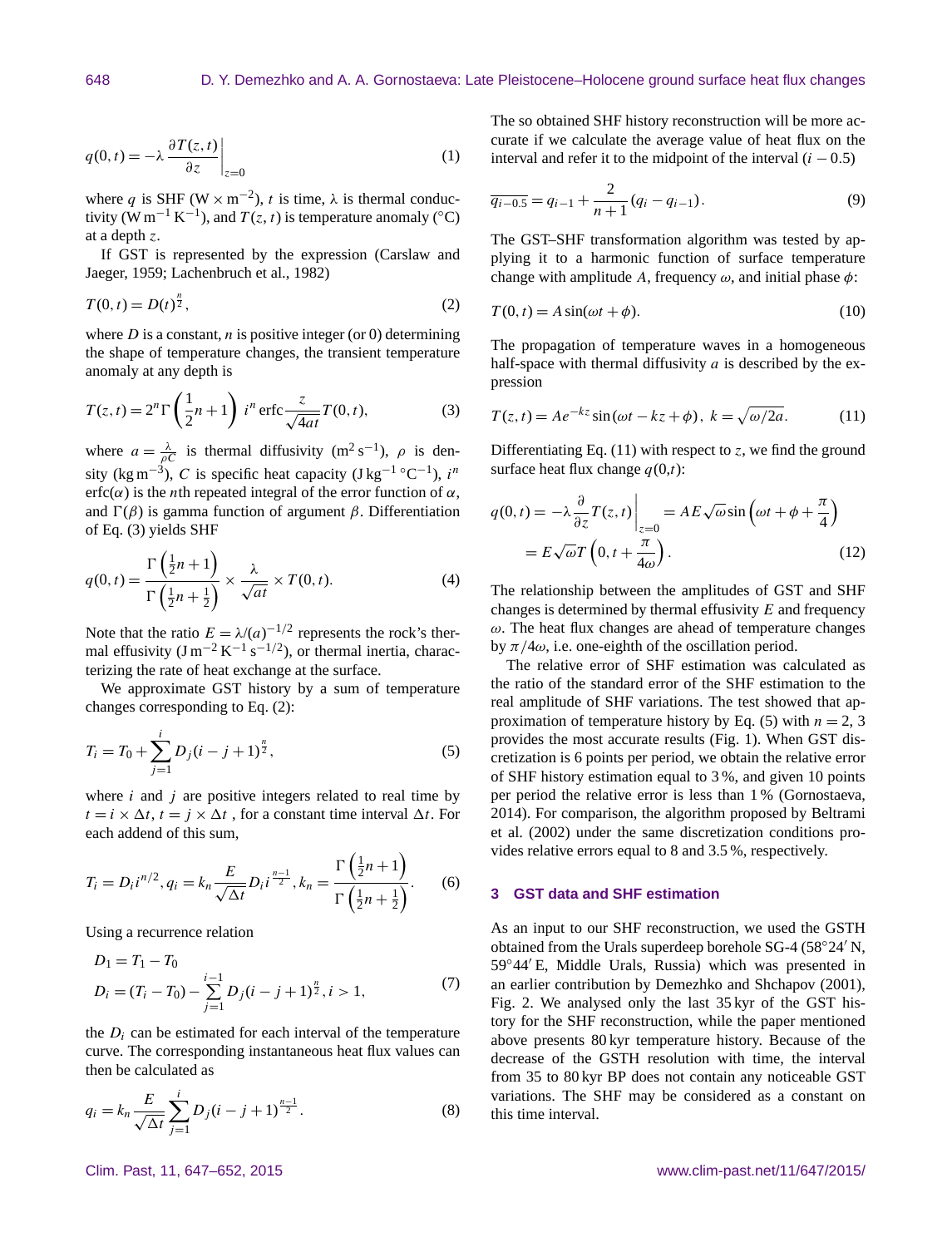

**Figure 1.** Testing the algorithms of GST–SHF transformation by applying it to a harmonic function of GST change. Relative error of SHF estimation (the ratio of the standard error of the SHF estimation to the real amplitude of SHF variations) versus the GST discretization frequency (points per period).

The reconstruction of the surface heat flux history was conducted using the algorithm described above with  $n = 3$ (see Fig. 2). GST and SHF curves are different in shape. The temperature increase started about 15 kyr BP and after a short break it continued to 1 kyr BP, while the heat flux increase began about 3 kyr earlier. The heat flux reached its maximum of 0.08 W  $\text{m}^{-2}$  about 8 kyr BP and then it began to decline.

# **4 The comparison of the SHF with solar insolation**

The reconstructed SHF changes are similar to the Northern Hemisphere solar insolation changes that are determined by the variations of the Earth's orbital parameters like eccentricity, inclination, and the Earth's axis precession (Fig. 3). It is admissible to assume that insolation changes cause the surface heat flux changes. This assumption for the Middle Urals is also supported by the absence of Late Pleistocene ice sheets here (see Velichko et al., 1997; Svendsen et al., 2004, and references therein). However, there is some shift between insolation and SHF changes. The observed shift can be explained by several reasons. The first one is the influence of internal climatic factors and feedbacks translating the external heat flux on the Earth's surface with a certain delay and amplitude attenuation. The second reason is an overestimation of the effective thermal diffusivity that determines the rate of climatic signal propagation into the depth and therefore the timescale of geothermal reconstructions. The effective thermal diffusivity may be strongly affected by different factors like hydrogeological processes, thermophysical inhomogeneities of rocks, thawing–freezing processes, and so on.



**Figure 2.** Initial data and surface heat flux **(a)** temperature–depth profile from the borehole SG-4 (Demezhko and Shchapov, 2001, brown line), **(b)** GST history  $T(t)$  ( $a = 1.0 \times 10^{-6} \text{ m}^2 \text{ s}^{-1}$ , Demezhko and Shchapov, 2001, brown line) and calculated according to Eqs. (1)–(5) SHF history  $q(t)$  ( $E = 2500 \,\text{J m}^{-2} \,\text{K}^{-1} \,\text{s}^{-1/2}$ , blue line).

To synchronize SHF and insolation  $(\Delta I)$  time series it is necessary to correct the initial value of thermal diffusivity (and timescale, respectively) to maximize the correlation between them. The correlation maximum points to an optimal value of thermal diffusivity, which determines the degree of expansion/compression of SHF and GST timescale. Note that the direct comparison of these series is not so correct. The insolation temporal resolution is constant while SHF resolution power decreases back in time. The minimum event length which can be resolved in the GSTH reconstruction has been estimated by Demezhko and Shchapov (2001) to be  $2 \times t^*/3$ where  $t^*$  is time before present. The procedure of averaging in uneven running windows was proposed (Demezhko and Solomina, 2009) to modify the curve to a form comparable with the geothermal one. The insolation curve for the latitude of 60◦ N smoothed according to the resolution power of geothermal method is presented in Fig. 3b. A maximum correlation ( $R = 0.99$ ) between SHF history and smoothed insolation is achieved by increasing SHF dates by 1.4 times. It corresponds to the thermal diffusivity decrease from initial value of  $a = 1.0 \times 10^{-6}$  to  $0.71 \times 10^{-6}$  m<sup>2</sup> s<sup>-1</sup>. The interval of uncertainty for the optimal diffusivity value under  $R \ge 0.95$ is  $(0.71 \pm 0.06) \times 10^{-6}$  m<sup>2</sup> s<sup>-1</sup>.

Linear regression analysis of q and  $\Delta I$  from 35 to 6 kyr BP showed that change of insolation on  $1 \text{ W m}^{-2}$  produces an additional surface heat flux equal to 0.013 W m<sup>-2</sup>. At that, only a small portion of insolation changes (about 1.3 %) was spent to the increase of the lithosphere heat content. The ratio  $\Delta q/\Delta I$  may be considered as a dimensionless measure of climate sensitivity of the region under study to long-term orbital forcing variations.

Taking the climatically caused SHF before 35 kyr BP equal to  $0 \text{ W m}^{-2}$  and integrating it with respect to time, we estimate changes in heat content. This value characterizes the additional amount of heat adsorbed in a rock column having a cross-sectional area of  $1 \text{ m}^2$  and limited by the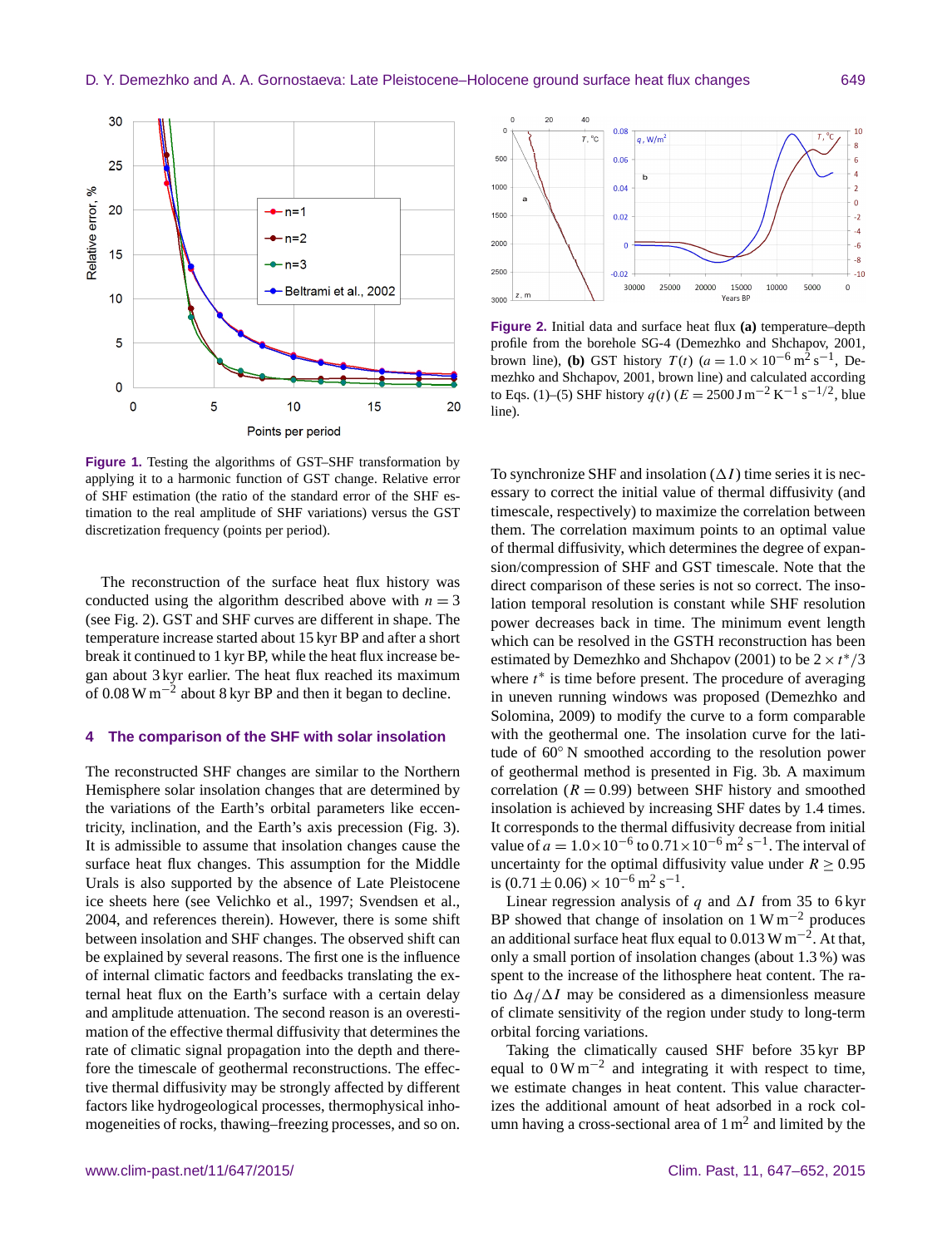

**Figure 3.** The comparison of SHF history with solar insolation changes in the Northern Hemisphere caused by changes in Earth's orbital parameters and timescale correcting. **(a)** Annual insolation changes  $\Delta I(t)$  at the latitudes of 40–70<sup>°</sup> N (Berger and Loutre, 1991); **(b)** annual solar insolation at the latitude of 60◦ N smoothed in uneven running windows (green line), SHF history in the initial timescale ( $a = 1.0 \times 10^{-6}$  m<sup>2</sup> s<sup>-1</sup>, blue dashed line) and SHF history in the corrected timescale ( $a = 0.71 \times 10^{-6}$  m<sup>2</sup> s<sup>-1</sup>, blue solid line).

depth of thermal anomaly penetration (i.e. by a few kilometres). Until 15 kyr BP a total heat balance was negative. A minimum value of heat content of  $-3.5$  TJ m<sup>-2</sup> with respect to the reference value at 35 kyr BP was found about 20 kyr BP. From this moment the heat flux became positive. For the next 14 kyr (20–6 kyr BP) the heat content increased to 22.0 TJ m<sup>-2</sup>. For comparison, during the period of modern warming (1765–2000), heat content of the continental lithosphere increased by  $0.1$  TJ m<sup>-2</sup> (calculated using data from Beltrami, 2002).

### **5 The comparison of the SHF with CO2 changes**

Another source of the additional radiative forcing during the Pleistocene–Holocene transition could be greenhouse effect caused by the increase of carbon dioxide concentration in the atmosphere (see Shakun et al., 2012, and references therein). An additional downward heat flux necessarily would contribute to SHF changes. Figure 4 shows geothermal reconstructions of surface temperatures and heat fluxes from the borehole SG-4 (on the timescale corrected after SHF-insolation synchronization) and carbon dioxide concen-



**Figure 4.** The comparison of GST history  $T(t)$  (brown line), SHF history  $q(t)$  (blue line) and  $CO<sub>2</sub>$  concentration in the Antarctic ice cores (multicoloured markers).

tration changes in Antarctic ice cores (Blunier et al., 1998; Indermühle et al., 1999a, b; Smith, 1999; Barnola et al., 2003; Pedro et al., 2012). Despite the substantial dispersion of  $CO<sub>2</sub>$  estimations, a character and a chronology of CO<sub>2</sub> concentration changes are much closer to temperature changes rather than to heat flux variations. It may means no significant contribution of  $CO<sub>2</sub>$  forcing to climatically caused heat flux and thus to the temperature increase during Pleistocene–Holocene warming.

About 10 kyr BP the increase of carbon dioxide concentration was replaced by its fall which ended about 8 kyr BP. This local minimum is not consistent with either GST or SHF histories. It is possible that the  $CO<sub>2</sub>$  decrease was associated with a sharp increase of vegetation absorbing its excess.

#### **6 Discussion and conclusions**

The reconstruction of the surface heat flux history using data on the past surface temperature changes represents a new instrument for climate analysis. The reconstructed SHF variations and radiative forcing changes may be compared directly because they are expressed in the same units of energy flux  $(W m^{-2})$ .

Time synchronization of heat flux and orbital insolation series is similar to the orbital tuning of glacial or marine sediments isotope records (Imbrie et al., 1984; Martinson et al., 1987; Waelbroeck et al., 1995; Shackleton, 2000; Bender et al., 2002; Parrenin et al., 2007). However, it has some special features.

**–** Since the concentration of  $\delta^{18}$ O,  $\delta D$  in the ice cores or marine sediments associated with palaeotemperature fluctuations, the time shift between the orbital insolation and temperature reaction can be estimated only from independent absolute markers. Because of the rarity of such markers it is generally considered that the shift is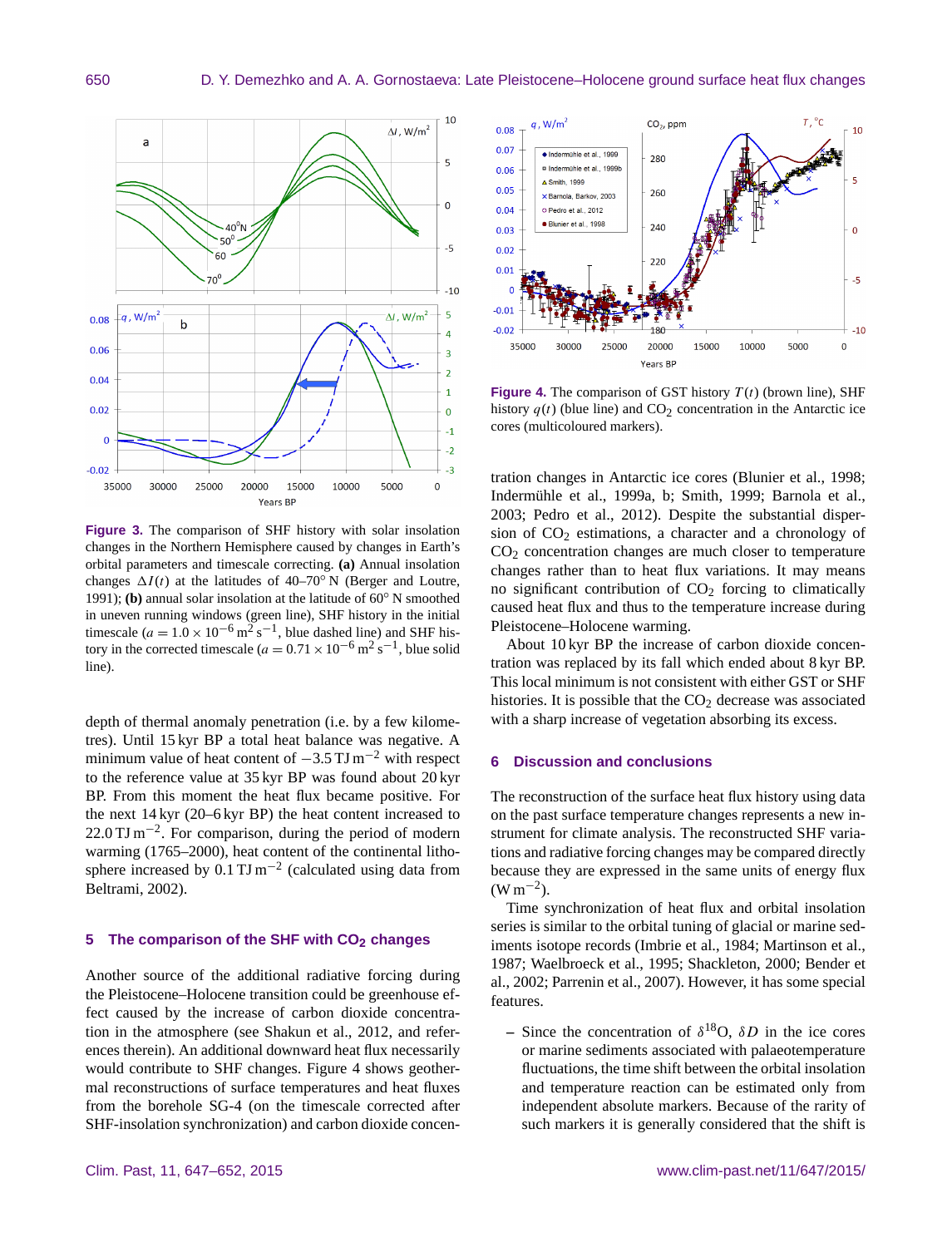a constant (Parrenin et al., 2007). Unlike conventional approach we tune another palaeoclimatic characteristics, the surface heat flux, which provides a physically reasonable shift. In Waelbroeck et al. (1995) the phasing between the precession band of mid-June insolation at  $65°$  N and  $\delta D$  was found about 3 kyr (with the uncertainty  $\pm 3$  kyr). A reliable estimation of the phase in the obliquity band was not obtained and therefore it was not accounted for. Considering the period of precession 23 kyr and using Eq. (12) we obtain the close estimate  $23/8 = 2.9$  kyr. For the obliquity band the phase shift is equal to  $41/8 = 5.1$  kyr.

- **–** For correct comparison with geothermal reconstruction the insolation curve must have the same resolution. A procedure of running averages with changing window lengths was applied to the insolation in order to obtain a curve comparable to the geothermal one. Such a procedure limits the tuning interval within the last cycle of precession.
- **–** The reliability of the new timescale after synchronization with the orbital insolation also depends on how much the thermal diffusivity changed from the initial value  $1 \times 10^{-6}$  m<sup>2</sup> s<sup>-1</sup>, which is typical of common crustal rocks (e.g. Pasquale et al., 2014). The SG-4 borehole encountered 3.5 km of basalts, andesite– basalts, and their tuffs (Shakhtorina, 1992). Thermal diffusivity of these rocks may decrease to (0.76–  $(0.70) \times 10^{-6}$  m<sup>2</sup> s<sup>-1</sup> (Durham et al., 1987, Demezhko and Solomina, 2009), and even to  $0.53 \times 10^{-6}$  m<sup>2</sup> s<sup>-1</sup> (Eppelbaum et al., 2014). In our study the best coincidence of insolation and heat flux ( $R = 0.99$ ) in the most part of the reconstructed interval is achieved under the thermal diffusivity value  $0.71 \times 10^{-6}$  m<sup>2</sup> s<sup>-1</sup>, which is quite realistic.
- **–** Using the reconstructed surface heat flux instead of the surface temperature does not exclude the existence of residual time shift because the relation between insolation changes and the heat flux may be indirect. Such a shift can be caused by the climate delayed feedbacks. For example, orbital variations of insolation could change the extent of continental and sea ice cover in the Northern Hemisphere, albedo, and North Atlantic warm currents. The secondary heat source distributed in the atmosphere arose, which could significantly affect spatial distribution of the SHF change. However, this is beyond the scope of our study.

Assuming the surface heat flux varies proportionally to the external forcing one can consider the ratio  $\Delta q/\Delta I$  as an alternative measure of the Earth's climatic sensitivity. The ratio of two heat fluxes is a non-dimensional parameter, and additionally depends less on radiative forcing duration by contrast to traditional index of climatic sensitivity representing temperature reaction on the external radiative forcing  $(\Delta T / \Delta I)$ .

The reconstructed surface heat flux reflects impact of all possible sources of radiative forcing. In addition to solar insolation, greenhouse gases (such as  $CO<sub>2</sub>$ ) can be a source of additional forcing. On the other hand the increase of carbon dioxide may be a consequence of temperature increasing. Comparing the chronology of surface flux, temperature and carbon dioxide concentration changes, we can draw some conclusions about the causes of climate changes.

The described algorithm of GST–SHF transformation is quite easy to realization and allows the estimation of SHF history with high precision. Using this algorithm, we have first estimated long-term surface heat flux changes in the Urals for the past 35 kyr. The amplitude of heat flux variations was about 1.3 percent of the insolation changes range at the latitude of 60◦ N. The increase of carbon dioxide concentrations occurred 2–3 thousands of years later than the heat flux increase and synchronously with temperature response.

**Acknowledgements.** We would like to thank Volker Rath, Jean-Claude Mareschal, Shaopeng Huang, and the anonymous reviewer for their valuable comments and suggestions that helped in improving the paper.

This study was supported by the Russian Foundation for Basic Research (RFBR), project nos. 13-05-00724-a and 14-05-31055 mol\_a.

Edited by: V. Rath

#### **References**

- Barnola J.-M., Raynaud D., Lorius C., and Barkov N.I.: Historical CO2 record from the Vostok ice core, [http://cdiac.ornl.gov/](http://cdiac.ornl.gov/trends/co2/vostok.html) [trends/co2/vostok.html,](http://cdiac.ornl.gov/trends/co2/vostok.html) 2003.
- Beltrami, H.: Climate from borehole data: energy fluxes and temperatures since 1500, Geophys. Res. Lett., 29, 26-1–26-4, 2002.
- Beltrami, H., Smerdon, J. E., Pollack, H. N., and Huang, S.: Continental heat gain in the global climate system, Geophys. Res. Lett., 29, 8-1–8-3, 2002.
- Beltrami, H., Bourlon, E., Kellman, L., and González-Rouco, J. F.: Spatial patterns of ground heat gain in the Northern Hemisphere, Geophys. Res. Lett., 33, L06717, doi[:10.1029/2006GL025676,](http://dx.doi.org/10.1029/2006GL025676) 2006.
- Bender, M. L.: Orbital tuning chronology for the Vostok climate record supported by trapped gas composition, Earth Planet. Sci. Lett., 204, 275–289, 2002.
- Berger, A. and Loutre, M. F.: Insolation values for the climate of the last 10 million of years, Quaternary Sci. Rev., 10, 297–317, 1991.
- Carslaw, H. S. and Jaeger, J. C.: Conduction of heat in soils, Clarendon Press, Oxford, 510 pp., 1958.
- Demezhko, D. Y.: Geothermal Method for Paleoclimate Reconstruction (Examples From the Urals, Russia), Russ. Acad. of Sci., Urals Branch, Ekaterinburg, 143 pp., 2001 (in Russian).